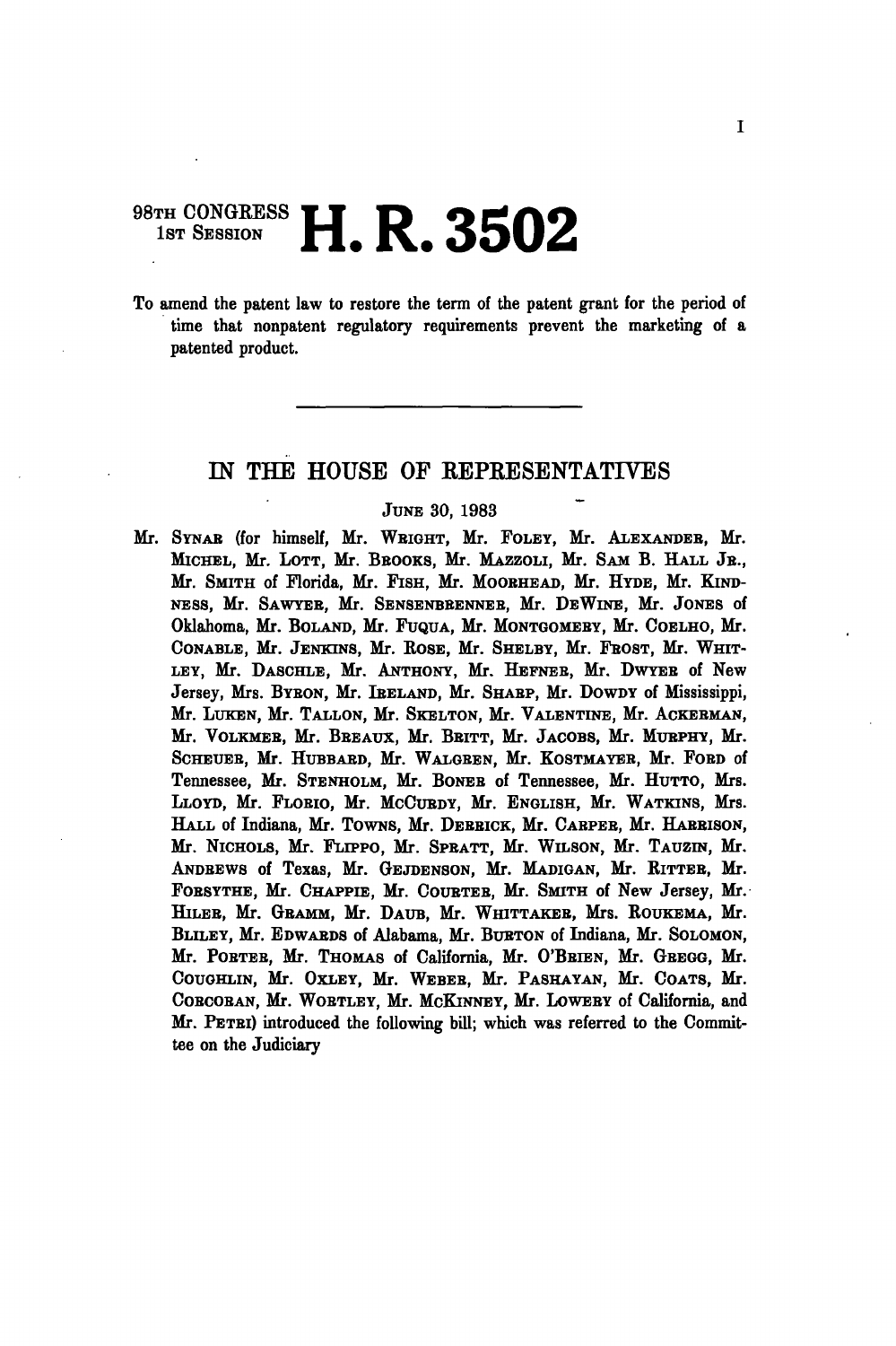## **A BILL**

**2** 

- To amend the patent law to restore the term of the patent grant for the period of time that nonpatent regulatory requirements prevent the marketing of a patented product.
- 1 *Be it enacted by the Senate and House of Representa-*
- 2 *tives of the United States of America in Congress assembled,*

3 That this Act may be cited as the "Patent Term Restoration 4 Act of 1983".

- $5 \sim$  (SEC. 2. (a) Title 35 of the United States Code is amend-6 ed by adding the following new section immediately after sec-7 tion 154:
- 8 "§ **155. Restoration of patent term**

9  $"({\bf a})$ (1) Except as provided in paragraphs (3) and (4), the 10 term of a patent which encompasses within its scope a prod-11 uct subject to regulatory review, or a method for using such a 12 product or a method for producing such a product, shall be 13 extended from the original expiration date of the patent by 14 the amount of time equal to the regulatory review period if— 15 "(A) the owner of record of the patent gives 16 notice to the Commissioner in compliance with the pro-17 visions of subsection (b)(1); 18 "(B) the product has been subjected to regulatory

19 review pursuant to statute before its commercial mar-20 keting or use; and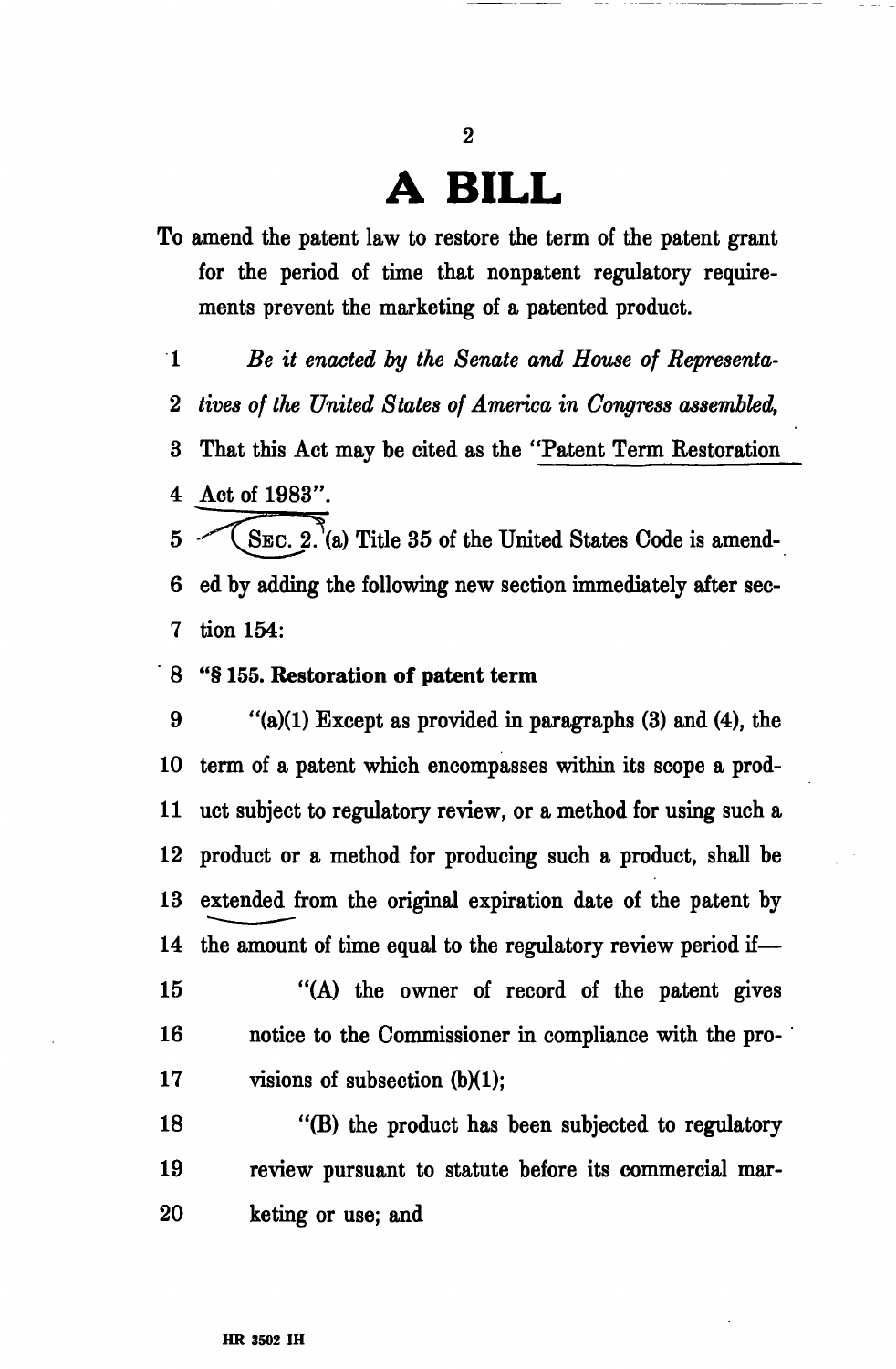1 "(C) the patent to be extended has not expired 2 prior to notice to the Commissioner under subsection 3 (b)(1).

4 "(2) The rights derived from any claim of any patent 5 extended under paragraph (1) shall be limited—

6 "(A) in the case of any patent, to the scope of 7 such claim which relates to the product subject to reg-8 ulatory review, and

9 "(B) in the case of a patent which encompasses 10 within its scope a product—

11 "(i) which is subject to regulatory review 12 under the Federal Food, Drug, and Cosmetic Act, 13 to the uses of the product which may be regulated 14 by the chapter of such Act under which the regu-15 latory review occurred, or

16 "(ii) which is subject to regulatory review 17 under any other statute, to the uses of the product 18 which may be regulated by the statute under 19 which the regulatory review occurred.

20 "(3) In no event shall the term of any patent be ex-21 tended for more than seven years or shall more than one 22 patent be extended for the same regulatory review period for 23 the product.

3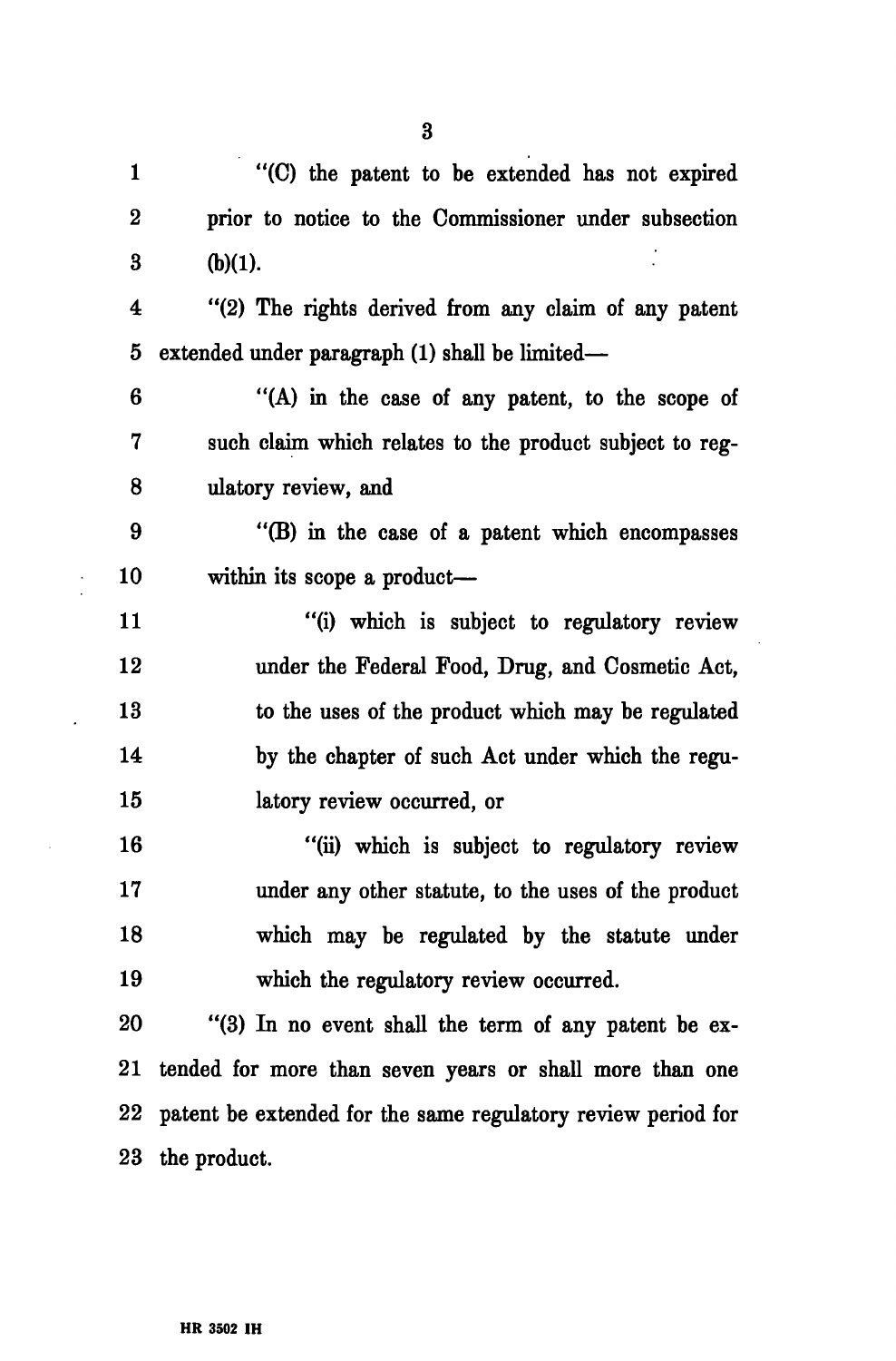1 "(4) The term of a patent which encompasses within its 2 scope a method for producing a product may not be extended 3 under this section if—

4 "(A) the owner of record of such patent is also 5 the owner of record of another patent which encom-6 passes within its scope the same product; and

7 "(B) such patent on such product has been ex-8 tended under this section.

9 "(b)(1) To obtain an extension of the term of a patent 10 under subsection (a), the owner of record of the patent shall 11 notify the Commissioner under oath, within ninety days after 12 the termination of the regulatory review period for the prod-13 uct to which the patent relates, that the regulatory review 14 period has ended. Such notification shall be in writing and 15 shall—

16 "(A) identify the Federal statute under which reg-17 ulatory review occurred or, if the regulator review oc-18 curred under the Federal Food, Drug, and Cosmetic 19 Act, the chapter of the Act under which the review oc-20 curred;

21 "(B) state the dates on which the regulatory 22 review period commenced and ended;

23 "(C) identify the product for which regulatory 24 review was required;

4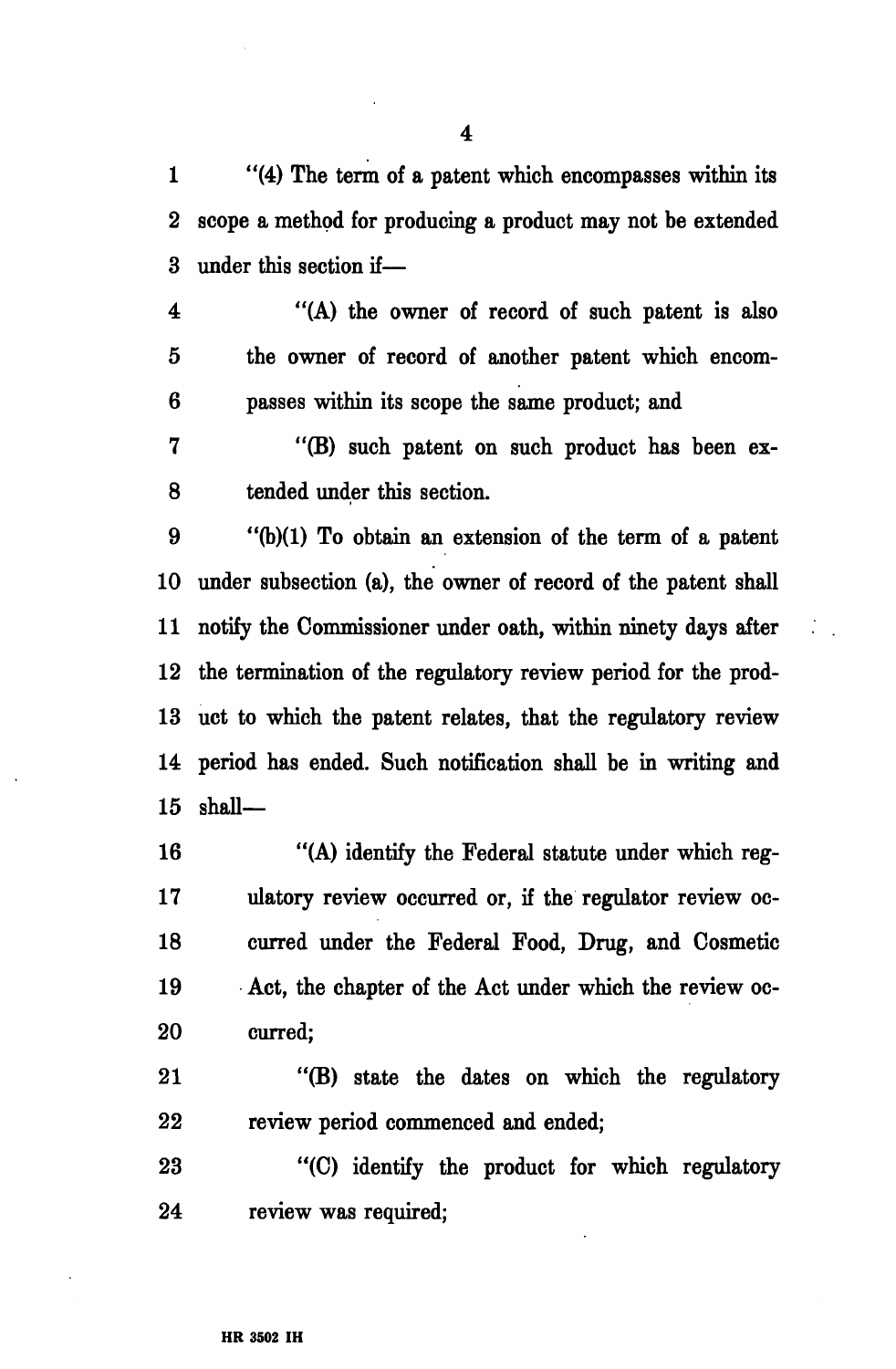1 "(D) state that the requirements of the statute 2 under which the regulatory review referred to in sub-3 section (a)(1)(B) occurred have been satisfied and com-4 mercial marketing or use of the product is not prohibit-5 ed; and

6 "(E) identify the patent and any claim thereof to 7 which the extension is applicable and the length of 8 time of the regulatory review period for which the 9 term of such patent is to be extended and state that no 10 other patent has been extended for the regulatory 11 review period for the product.

12 "(2) Upon receipt of the notice required by paragraph 13 (1), the Commissioner shall promptly publish in the Official 14 Gazette of the Patent and Trademark Office the information 15 contained in such notice. Unless the requirements of this sec-16 tion have not been met, the Commissioner shall issue to the 17 owner of record of the patent a certificate of extension, under 18 seal, stating the fact and length of the extension and identify-19 ing the product and the statute under which regulatory 20 review occurred and specifying any claim to which such ex-21 tension is applicable. Such certificate shall be recorded in the 22 official file of the patent so extended and shall be considered 23 as part of the original patent.

24 "(c) As used in this section:

5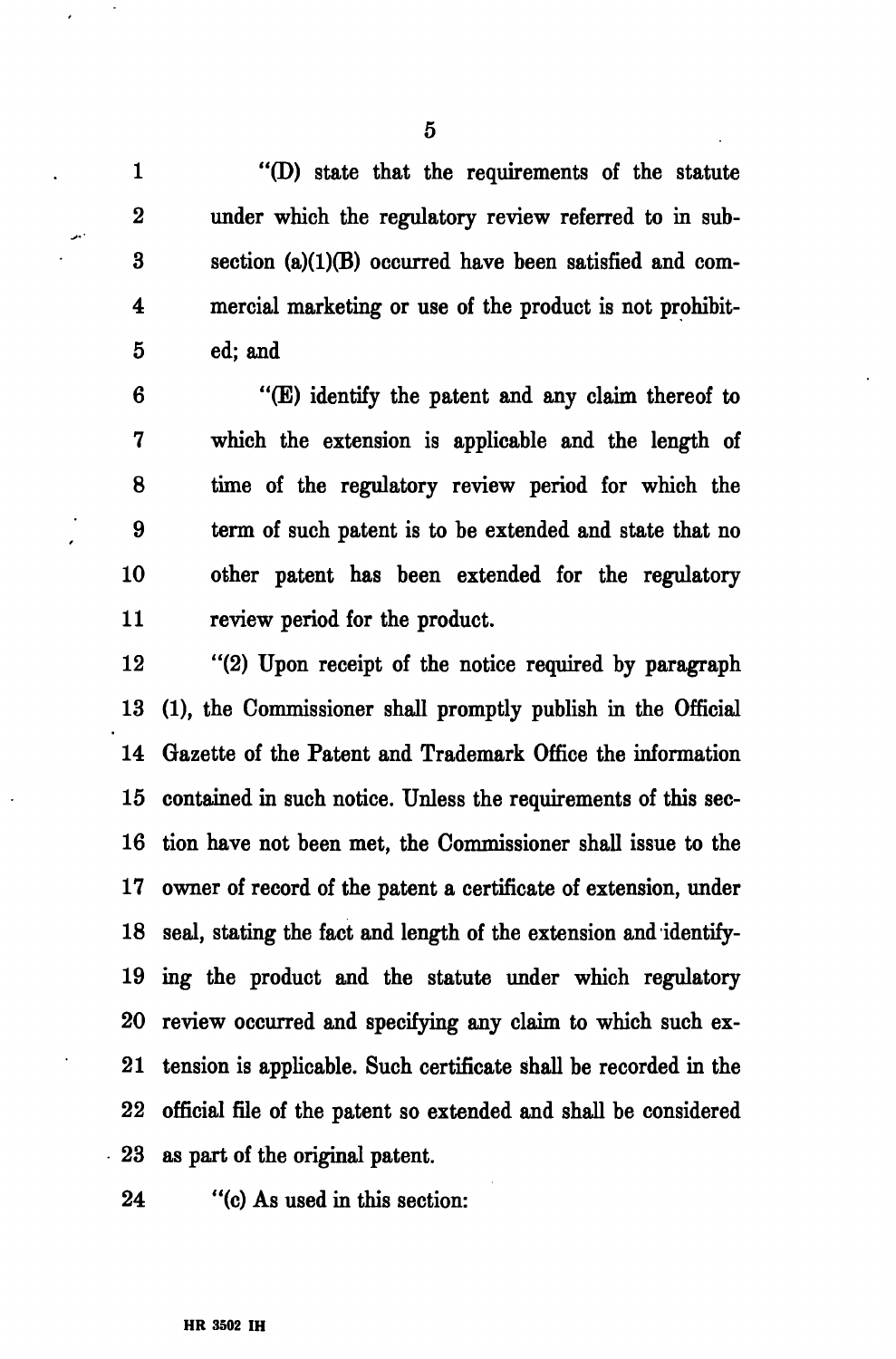1 "(1) The term 'product' means any machine, man-2 ufacture, or composition of matter of which a patent 3 may be obtained and includes the following: 4 "(A) Any new drug, antibiotic drug, new 5 animal drug, device, food additive, or color addi-6 tive subject to regulation under the Federal Food, 7 Drug, and Cosmetic Act; 8 "(B) Any human or veterinary biological 9 product subject to regulation under section 351 of 10 the Public Health Service Act or under the virus, 11 serum, toxin, and analogous products provisions of 12 the Act of Congress of March 4, 1913 (21 U.S.C. 13 151-158); 14 "(C) Any pesticide subject to regulation 15 under the Federal Insecticide, Fungicide, and Ro-16 denticide Act; and 17 "(D) any chemical substance or mixture sub-18 ject to regulation under the Toxic Substances 19 ' Control Act. 20 "(2) The term 'major health or environmental ef-21 fects test' means an experiment to determine or evalu-22 ate health or environmental effects which requires at 23 least six months to conduct, not including any period 24 for analysis or conclusions. 25 "(3) The term 'regulatory review period' means—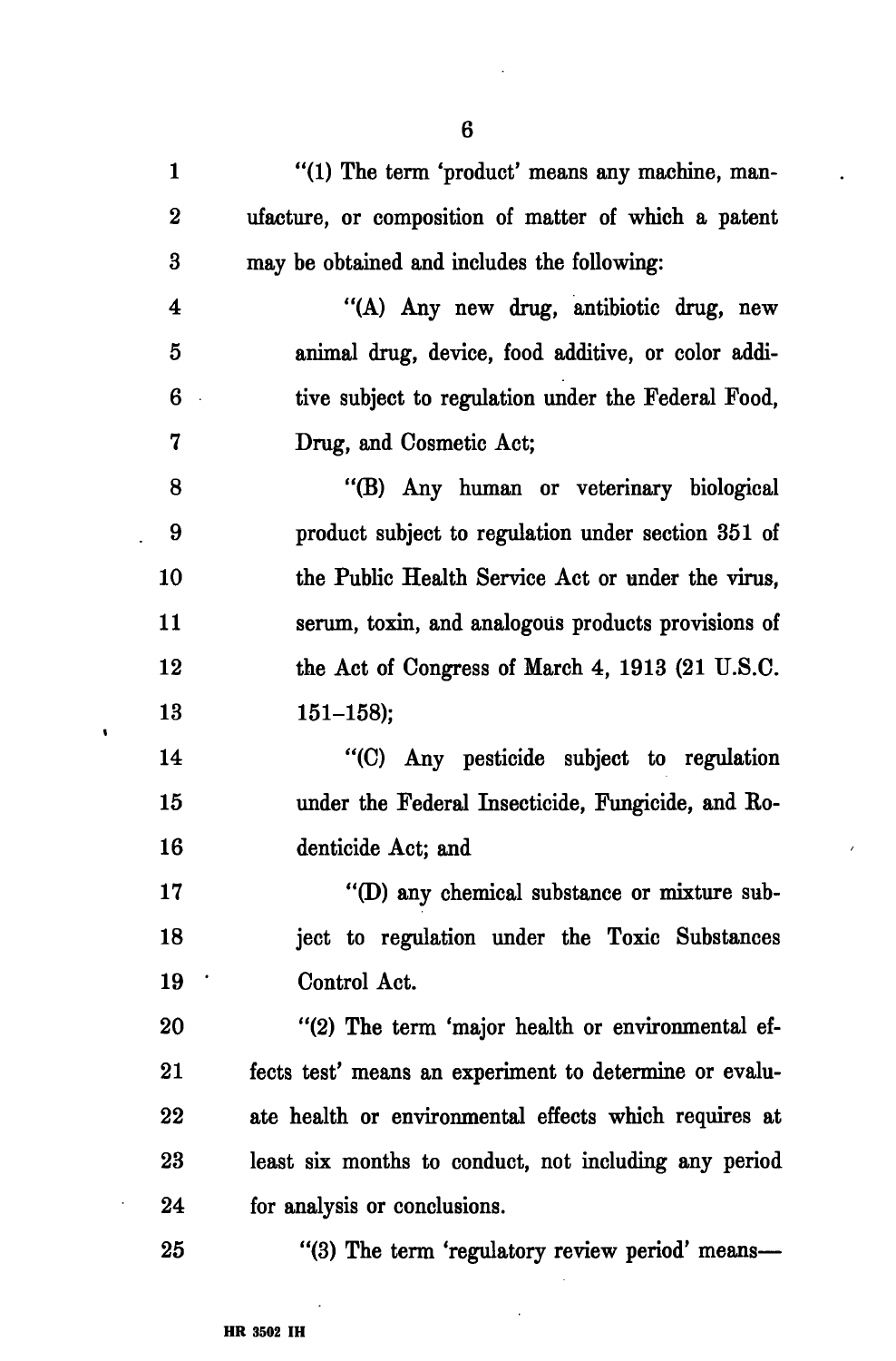| $\mathbf{1}$            | "(A) with respect to a product which is a          |
|-------------------------|----------------------------------------------------|
| $\bf{2}$                | food additive, color additive, new animal drug,    |
| $\bf{3}$                | veterinary biological product, device, new drug,   |
| $\overline{\textbf{4}}$ | antibiotic drug, or human biological product, a    |
| $\bf{5}$                | period commencing on the earliest of the date the  |
| 6                       | patentee, his assignee, or his licensee—           |
| 7                       | "(i) initiates a major health or environ-          |
| 8                       | mental effects test on such product, the data      |
| 9                       | from which are submitted in an application         |
| 10                      | or petition with respect to such product           |
| 11                      | under the Federal Food, Drug, and Cosmetic         |
| 12                      | Act, the Public Health Service Act, or the         |
| 13                      | Act of Congress of March 4, 1913,                  |
| 14                      | "(ii) claims an exemption for investiga-           |
| 15                      | tion or requests authority to prepare an ex-       |
| 16                      | perimental product with respect to such            |
| 17                      | product under such statutes, or                    |
| 18                      | "(iii) submits an application or petition          |
| 19                      | with respect to such product under such stat-      |
| 20                      | utes,                                              |
| 21                      | and ending on the date such application or peti-   |
| 22                      | tion with respect to such product is approved or   |
| 23                      | licensed under such statutes or, if objections are |
| 24                      | filed to such approval or license, ending on the   |
| 25                      | date such objections are resolved and commercial   |

 $\sim$ 

 $\ddot{\phantom{0}}$ 

7

 $\ddot{\phantom{a}}$ 

 $\hat{\beta}$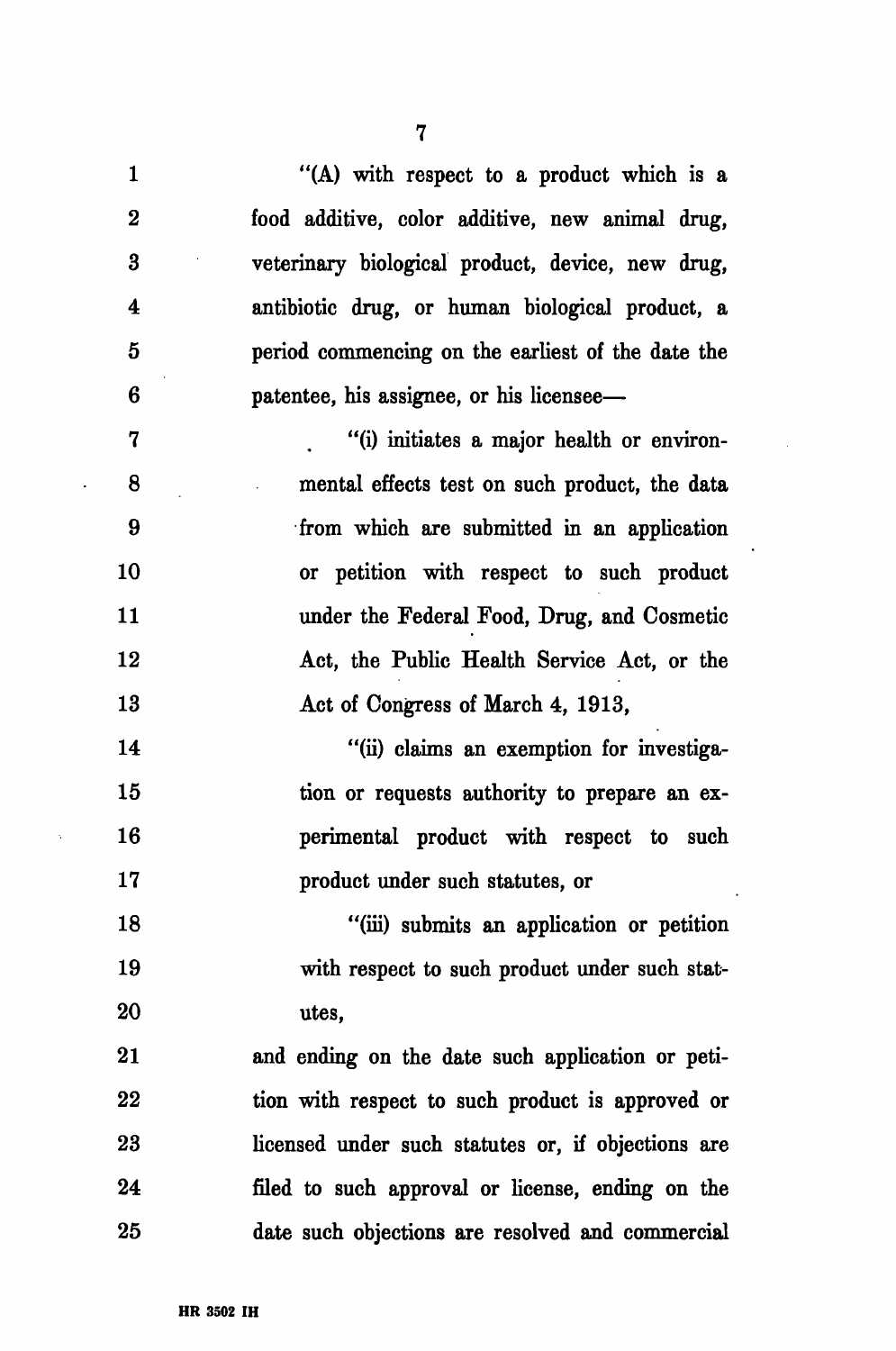1 marketing is permitted or, if commercial market-2 ing is initially permitted and later revoked pend-3 ing further proceedings as a result of such objec-4 tions, ending on the date such proceedings are fi-5 nally resolved and commercial marketing is per-6 mitted;

7 "(B) with respect to a product which is a 8 pesticide, a period commencing on the earliest of 9 the date the patentee, his assignee, or his 10 licensee—

11 "(i) initiates a major health or environ-12 mental effects test on such pesticide, the 13 data from which are submitted in a request 14 for registration of such pesticide under sec-15 tion 3 of the Federal Insecticide, Fungicide, 16 and Rodenticide Act,

17 "(ii) requests the grant of an experimen-18 tal use permit for such pesticide under sec-19 tion 5 of such Act, or

20 "(iii) submits an application for registra-21 tion of such pesticide pursuant to section 3 of 22 such Act,

23 and ending on the date such pesticide is first reg-24 istered under section 3 of such Act, either condi-25 tionally or fully; and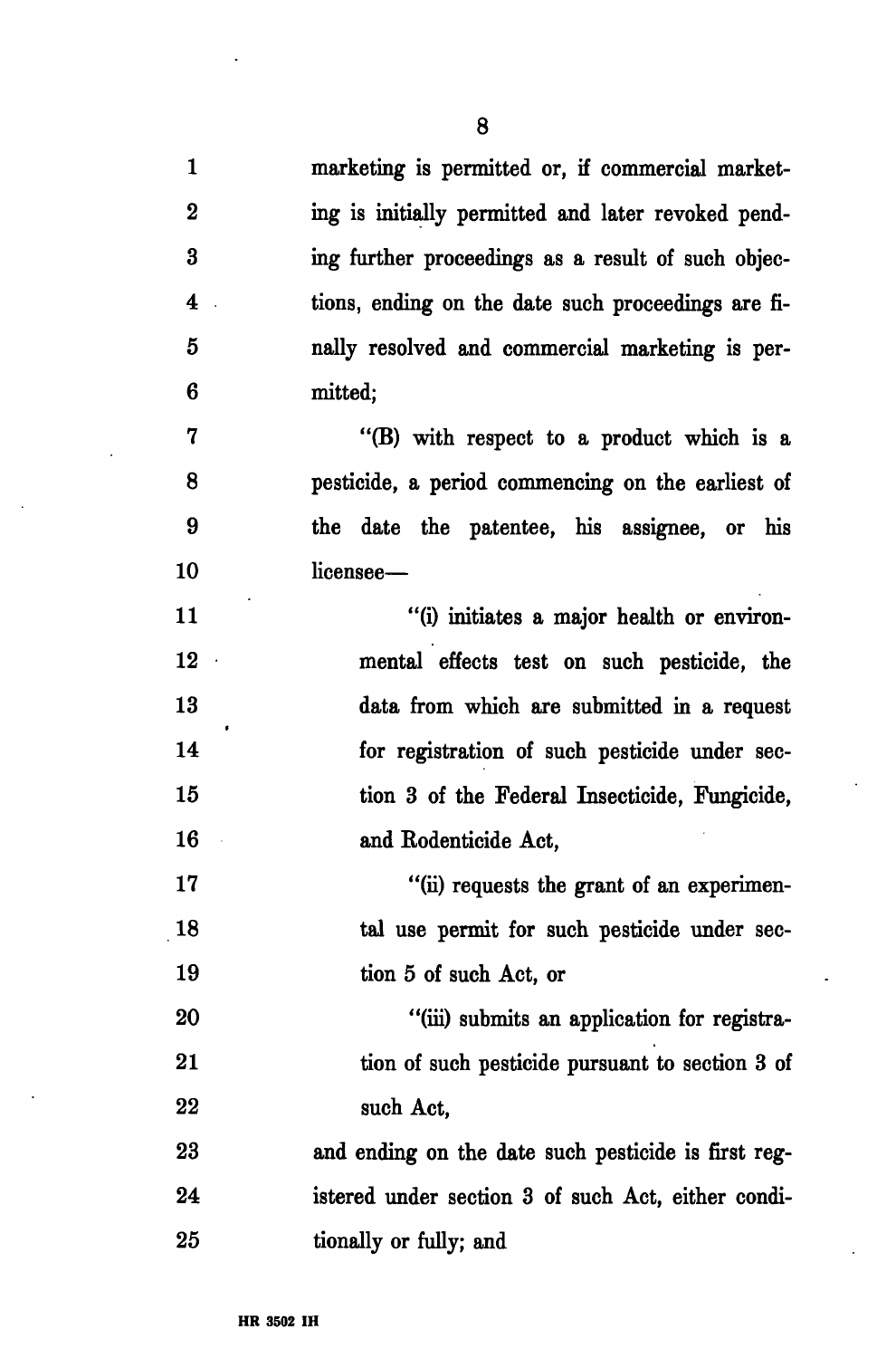| $\mathbf{1}$            | "(C) with respect to a product which is a          |
|-------------------------|----------------------------------------------------|
| $\bf{2}$                | chemical substance or mixture for which notifica-  |
| 3                       | tion is required under section $5(a)$ of the Toxic |
| $\overline{\mathbf{4}}$ | Substances Control Act-                            |
| $\overline{5}$          | "(i) which is subject to a rule requiring          |
| 6                       | testing under section $4(a)$ of such Act, a        |
| $\overline{\mathbf{7}}$ | period commencing on the date the patentee,        |
| 8                       | his assignee, or his licensee has initiated the    |
| 9                       | testing required in such rule and ending on        |
| 10                      | the expiration of the premanufacture notifica-     |
| 11                      | tion period for such chemical substance or         |
| 12                      | mixture, or if an order or injunction is issued    |
| 13                      | under section $5(e)$ or $5(f)$ of such Act, the    |
| 14                      | date on which such order or injunction is dis-     |
| 15                      | solved or set aside;                               |
| 16                      | "(ii) which is not subject to testing rule         |
| 17                      | under section 4 of such Act, a period com-         |
| 18                      | mencing on the earlier of the date the             |
| 19                      | patentee, his assignee, or his licensee—           |
| 20                      | "(I)<br>submits a premanufacture                   |
| 21                      | notice, or                                         |
| 22                      | "(II) initiates a major health or en-              |
| 23                      | vironmental effects test on such chemi-            |
| 24                      | cal substance or mixture, the data from            |
| 25                      | which are included in the premanufac-              |

 $\sim$ 

 $\mathcal{L}_{\mathcal{A}}$